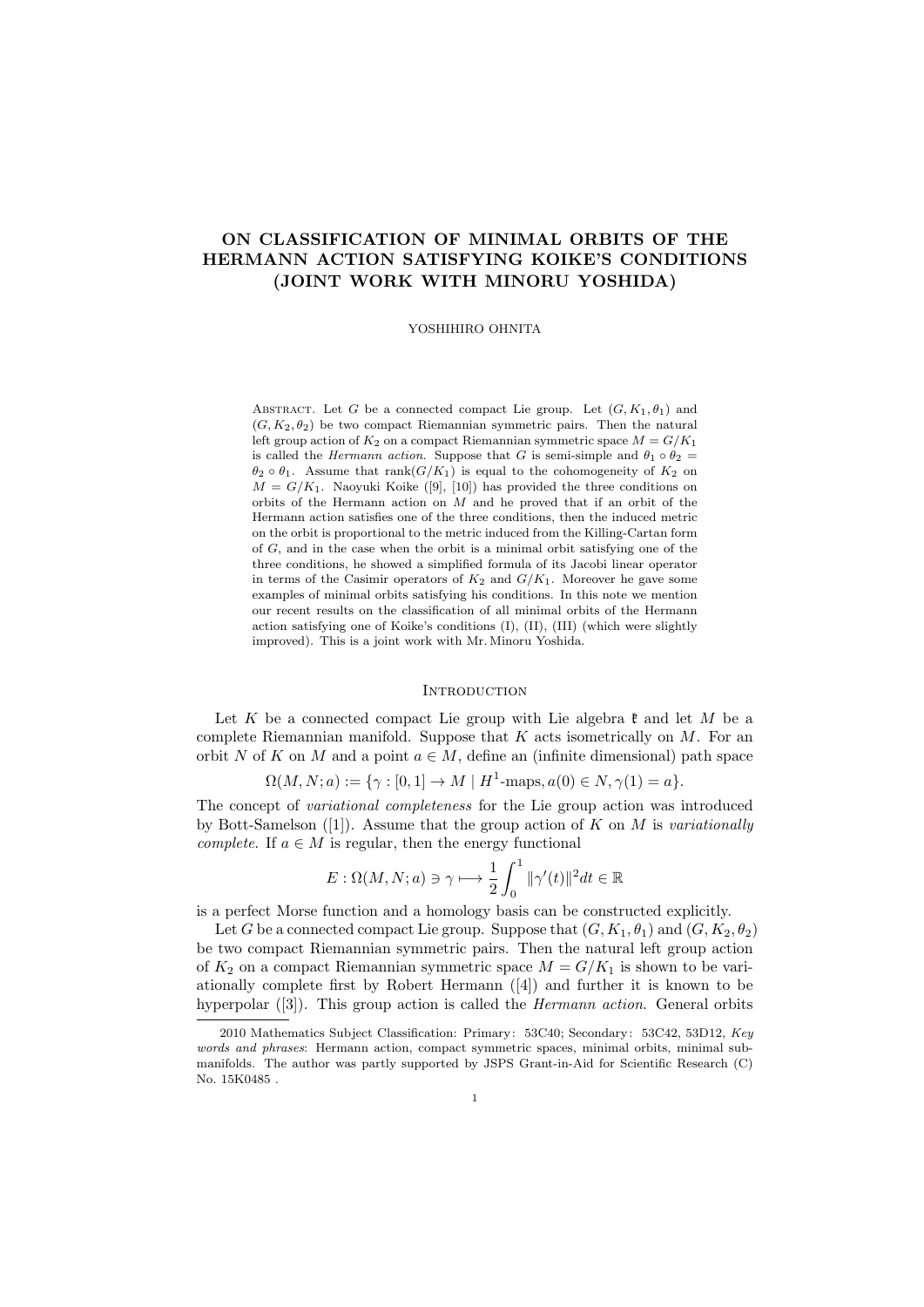of the Hermann action on a compact symmetric space are compact homogeneous submanifold with nice properties that the mean curvature vector field is parallel with respect to the normal connection and the normal connection coincides with the induced connection from the canonical connection as a reductive homogeneous space ([7]).

Suppose that *G* is semi-simple and  $\theta_1 \circ \theta_2 = \theta_2 \circ \theta_1$ . Assume that rank $(G/K_1)$ is equal to the cohomogeneity of  $K_2$  on  $M = G/K_1$ . Naoyuki Koike ([9], [10]) has provided the three conditions on an orbit of the Hermann action on *M* and he proved that if an orbit of the Hermann action satisfies one of the three conditions, then the induced metric on the orbit is proportional to the metric induced from the Killing-Cartan form of *G*, and thus it is a normal homogeneous metric. In the case when the orbit is a minimal orbit satisfying one of the three conditions, he showed a simplified formula describing its Jacobi linear operator in terms of the Casimir operators of  $K_2$  and  $G/K_1$ . Moreover he gave some examples of orbits satisfying his conditions.

In this note we shall mention our recent results on the classification of all minimal orbits of the Hermann action satisfying one of Koike's conditions (I), (II), (III) (which were slightly improved). This is a joint work of the author and Mr. Minoru Yoshida who is my former master student at Osaka City University. The results of this note are contained in his master thesis (March, 2017).

This note is organized as follows: In Section 2, we begin with the definition of the Hermann action on compact symmetric spaces and review some nice properties of the Hermann action and its orbits. In Section 3, we recall the Lie algebraic setting associated to the Hermann action on compact symmetric spaces. In Section 4, we explain the Koike's conditions on orbits of the Hermann action and the Koike's theorems. In the final section we describe our recent results on the classification problem of minimal orbits of the Hermann actions satisfying the Koike's conditions.

We shall discuss this classification problem in detail in the forthcoming paper [15].

### 1. Hermann actions on compact symmetric spaces

Let *G* be a connected compact Lie group. Let  $(G, K_1, \theta_1)$  be a Riemannian symmetric pair and  $(G, K_2, \theta_2)$  be another Riemannian symmetric pair. The left group action of  $K_2 \subset G$  on a compact symmetric space  $M = G/K_1$  defined by

$$
K_2 \times M \ni (a, bK_1) \longmapsto abK_1 \in M
$$

is called the *Hermann action*. In the case when  $K_1 = K_2$ , the Hermann action is nothing but the *isotropy action* of  $K_1 = K_2$  on  $M = G/K_2$ .

Fundamental propeties of the Hermann action are as follows:

**Theorem 1.1** ([4])**.** *The Hermann action is variationally complete.*

The isometric action of a Lie group on a Riemannian manifold is called *hyperpolar* if there is a closed flat totally geodesic submanifold (*flat section*) to which any orbit meets orthogonally.

**Theorem 1.2** ([3])**.** *The Hermann action is hyperpolar.*

We should mention the following Conlon's results.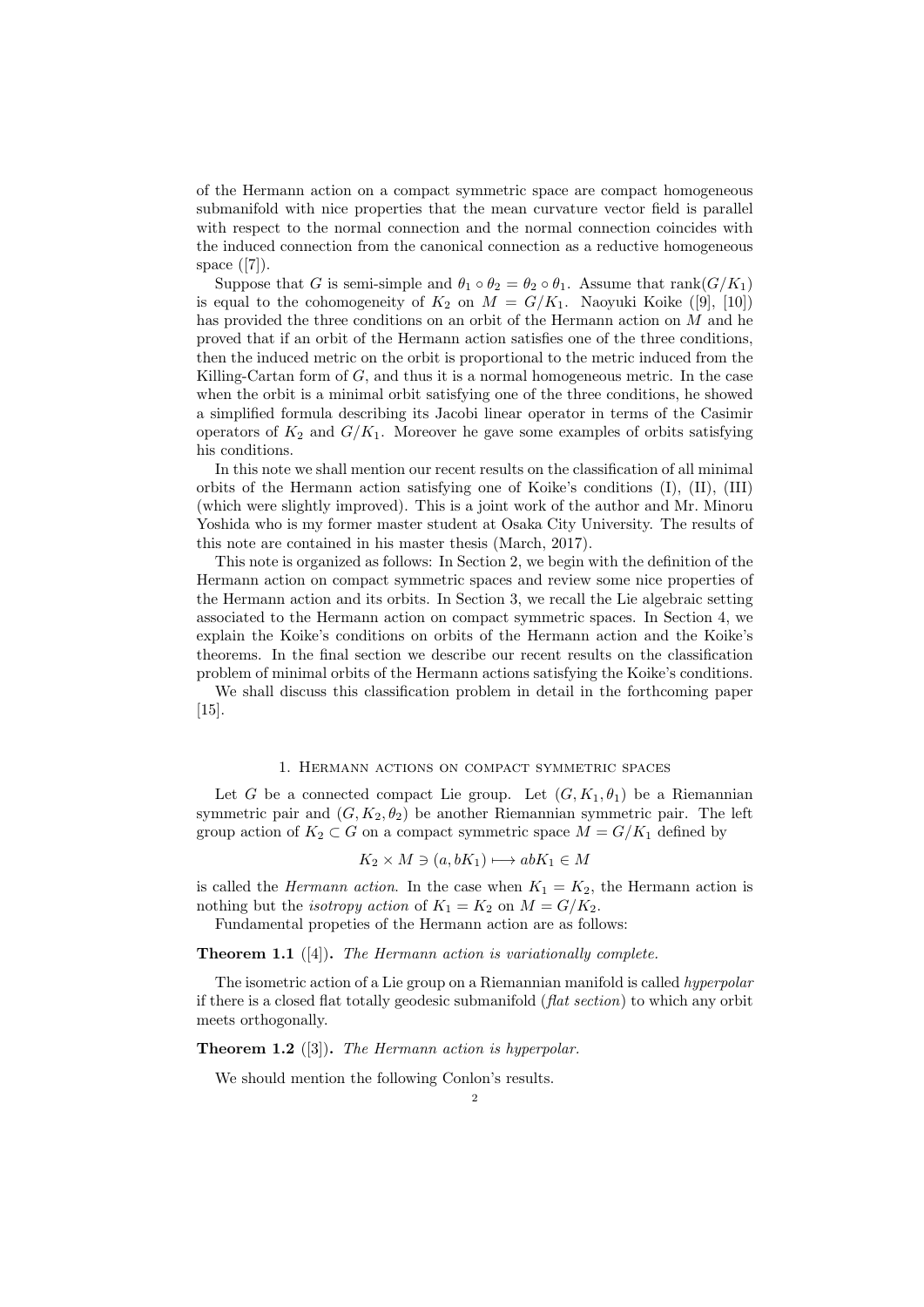**Theorem 1.3** ([2])**.** *The hyperpolar action of a compact Lie group on a complete Riemannian manifold is variationally complete.*

The orbits of the Hermann action have nice properties from the viewpoint of submanifolds in Riemannian geometry.

**Theorem 1.4** ([7])**.** *Any orbit of the Hermann action has parallel mean curvature vector field with respect to the normal connection.*

**Theorem 1.5** ([7])**.** *The normal connection of each orbit of the Hermann action coincides with the induced connection from the canonical connection as a reductive homogeneous space.*

Compare with [8] and [11].

### 2. Lie algebraic setting

Define an AdG-invariant inner product of g as  $\langle \cdot, \cdot \rangle := -B_{\mathfrak{q}}(\cdot, \cdot)$ . Here  $B_{\mathfrak{q}}(\cdot, \cdot)$ denotes the Killing-Cartan form of  $\mathfrak{g}$ . Denote by  $\mathfrak{k}_i$  and  $\mathfrak{m}_i$  the eigenspaces of  $d\theta_i$ with eigenvalues 1 and *−*1, respectively. Then we have the canonical decompositions

$$
\mathfrak{g}=\mathfrak{k}_1\oplus\mathfrak{m}_1=\mathfrak{k}_2\oplus\mathfrak{m}_2
$$

as symmetric Lie algebras. By using the inner product  $(\mathfrak{m}_1, \langle \cdot, \cdot \rangle)$ , we define a *G*invariant Riemannian metric *h* on  $M = G/K_1$  and thus  $(M, h)$  is a Riemannian symmetric space. Let  $\pi$  :  $G \to M = G/K_1$  denote the natural projection. Then the Hermann action of a symmetric group  $K_2$  on  $(M, h)$  is isometric.

Suppose that the Hermann action satisfies the commutativity condition

$$
\theta_1 \circ \theta_2 = \theta_2 \circ \theta_1.
$$

Then we have an orthogonal direct sum decomposition

$$
\mathfrak{g}=(\mathfrak{k}_1\cap\mathfrak{k}_2)\oplus(\mathfrak{k}_1\cap\mathfrak{m}_2)\oplus(\mathfrak{k}_2\cap\mathfrak{m}_1)\oplus(\mathfrak{m}_1\cap\mathfrak{m}_2),
$$

and its complexification

$$
\mathfrak{g}^{\mathbb{C}} = ((\mathfrak{k}_1 \cap \mathfrak{k}_2) \oplus (\mathfrak{m}_1 \cap \mathfrak{m}_2))^{\mathbb{C}} \oplus ((\mathfrak{k}_1 \cap \mathfrak{m}_2) \oplus (\mathfrak{k}_2 \cap \mathfrak{m}_1))^{\mathbb{C}},
$$

Moreover choose a maximal abelian subspace  $\mathfrak{a}$  of  $\mathfrak{m}_1 \cap \mathfrak{m}_2$ . Here note that  $Exp(\mathfrak{a})$ is a section of the Hermann action as a hyperpolar action  $([3])$ .

Let

$$
\begin{aligned} &\text{ad}: \mathfrak{a} \rightarrow \mathfrak{gl}(\mathfrak{g}^{\mathbb{C}}), \\ &\text{ad}: \mathfrak{a} \rightarrow \mathfrak{gl}((\mathfrak{k}_1 \cap \mathfrak{k}_2) \oplus (\mathfrak{m}_1 \cap \mathfrak{m}_2))^{\mathbb{C}}, \\ &\text{ad}: \mathfrak{a} \rightarrow \mathfrak{gl}((\mathfrak{k}_1 \cap \mathfrak{m}_2) \oplus (\mathfrak{k}_2 \cap \mathfrak{m}_1))^{\mathbb{C}} \end{aligned}
$$

be three Lie algebra homomorphisms from a.

Let

$$
V=\mathfrak{g}^{\mathbb{C}},\ ((\mathfrak{k}_{1}\cap\mathfrak{k}_{2})\oplus(\mathfrak{m}_{1}\cap\mathfrak{m}_{2}))^{\mathbb{C}}\text{ or }((\mathfrak{k}_{1}\cap\mathfrak{m}_{2})\oplus(\mathfrak{k}_{2}\cap\mathfrak{m}_{1}))^{\mathbb{C}}.
$$

For a real linear function  $\beta : \mathfrak{a} \to \mathbb{R}$ , we define a complex vector subspace  $V_{\beta}$  of *V* by

$$
V_{\beta} := \{ X \in V \mid \text{ad}(H)(X) = \sqrt{-1}\beta(H)X \text{ for } \forall H \in \mathfrak{a} \}.
$$
  
For  $V = \mathfrak{g}^{\mathbb{C}}$ , define

 $\widetilde{\Sigma} := \{ \beta : \mathfrak{a} \to \mathbb{R} \text{ real linear function, } \beta \neq 0, V_{\beta} \neq 0 \}.$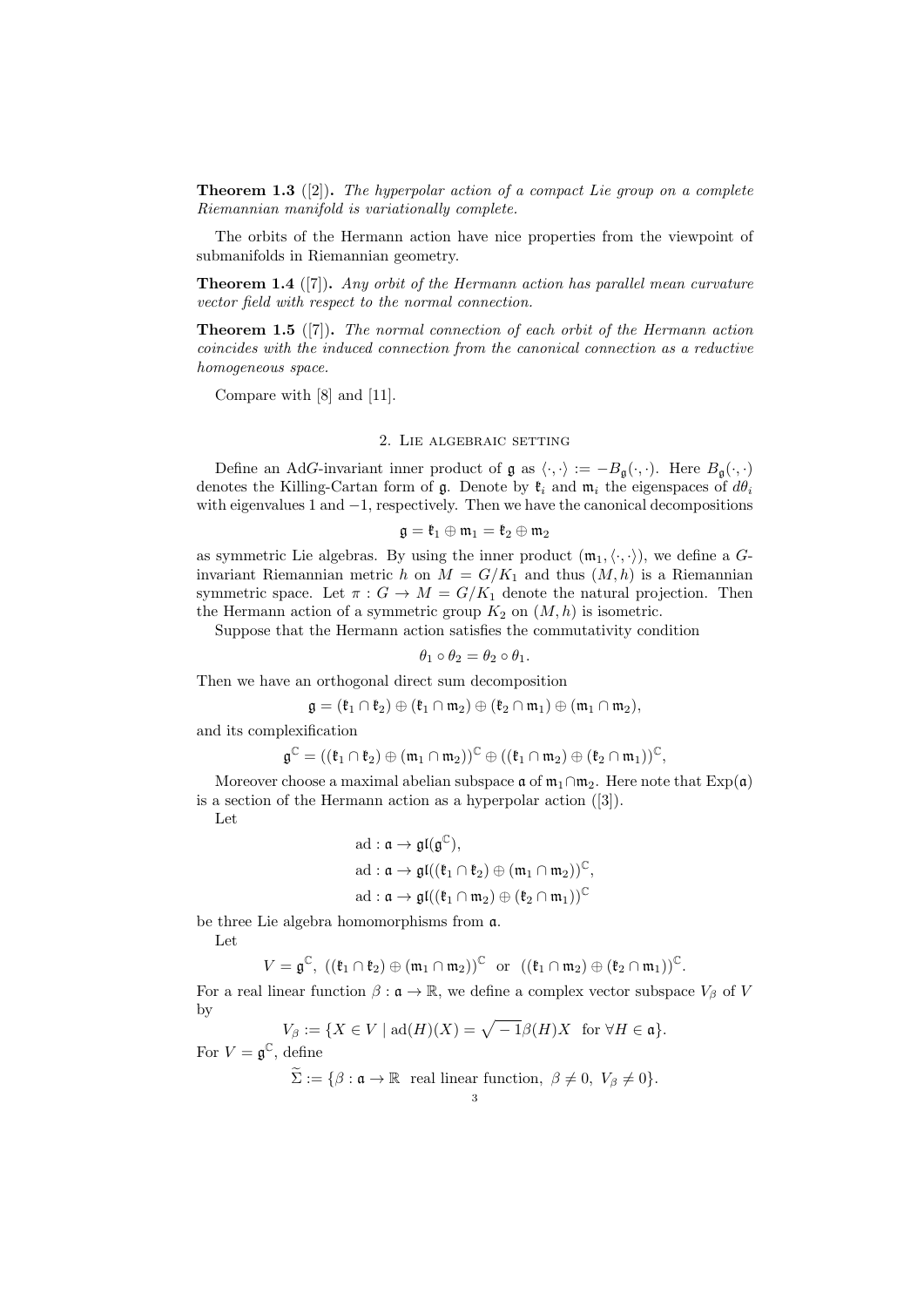For  $V = ((\mathfrak{k}_1 \cap \mathfrak{k}_2) \oplus (\mathfrak{m}_1 \cap \mathfrak{m}_2))^{\mathbb{C}}$ , define

$$
\Sigma := \{ \beta : \mathfrak{a} \to \mathbb{R} \text{ real linear function, } \beta \neq 0, V_{\beta} \neq 0 \}.
$$

For  $V = ((\mathfrak{k}_1 \cap \mathfrak{m}_2) \oplus (\mathfrak{k}_2 \cap \mathfrak{m}_1))^{\mathbb{C}}$ , define

 $W := \{\beta : \mathfrak{a} \to \mathbb{R} \text{ real linear function, } \beta \neq 0, V_{\beta} \neq 0\}.$ 

Then we have  $\widetilde{\Sigma} = \Sigma \cup W$ . Moreover, for a simple root system  $\widetilde{\Pi}$  of  $\widetilde{\Sigma}$ , we equip a lexicographic order on  $\mathfrak{a}^*$  relative to a basis of  $\mathfrak{a}^*$ . Let  $\tilde{\Sigma}^+$  denote the set of all positive elements of  $\tilde{\Sigma}$  with respect to this linear order, and set

$$
\Sigma^+ := \widetilde{\Sigma}^+ \cap \Sigma,
$$
  

$$
W^+ := \widetilde{\Sigma}^+ \cap W.
$$

Define

$$
P_0 := \{ H \in \mathfrak{a} \mid \beta(H) \in (0, \pi) \text{ for } \forall \beta \in \Sigma^+,
$$

$$
\beta(H) \in \left( -\frac{\pi}{2}, \frac{\pi}{2} \right) \text{ for } \forall \lambda \in W^+ \}.
$$

**Theorem 2.1** (See [5])**.** *For every orbit N of the Hermann action on M, there exists a unique element*  $Z_0 \n\in \overline{P_0}$  *(up to the Weyl group action) such that*  $N =$  $K_2(\text{Exp}(Z_0))$ .

## 3. Kioke's conditions and theorems

Suppose that  $Z_0 \in P_0$ ,  $g_0 := \exp Z_0$ ,  $M = K_2 g_0 K_1 = K_2(\exp(Z_0))$ . In [9], [10] Naoyuki Koike (Tokyo U. of Sci.) introduced Conditions (I), (II) and (III) on  $Z_0 \in \overline{P_0}$  as follows:

Condition (I)

$$
\Sigma^+ \cap W^+ = \emptyset
$$
  

$$
\{\beta(Z_0) \mid \beta \in \Sigma^+\} \subset \left\{0, \frac{\pi}{3}, \frac{2\pi}{3}, \pi\right\},\
$$
  

$$
\{\beta(Z_0) \mid \beta \in W^+\} \subset \left\{\pm \frac{\pi}{2}, \pm \frac{\pi}{6}\right\}.
$$

Condition (II)

$$
\Sigma^+ \cap W^+ \subset \left\{ \frac{\pi}{4} \right\},\
$$
  

$$
\{\beta(Z_0) \mid \beta \in \Sigma^+\} \subset \left\{0, \frac{\pi}{4}, \frac{3\pi}{4}, \pi\right\},\
$$
  

$$
\{\beta(Z_0) \mid \beta \in W^+\} \subset \left\{\pm \frac{\pi}{2}, \pm \frac{\pi}{4}\right\}.
$$

Condition (III)

$$
\Sigma^+ \cap W^+ = \emptyset,
$$
  

$$
\{\beta(Z_0) \mid \beta \in \Sigma^+\} \subset \left\{0, \frac{\pi}{6}, \frac{5\pi}{6}, \pi\right\},\
$$
  

$$
\{\beta(Z_0) \mid \beta \in W^+\} \subset \left\{\pm \frac{\pi}{2}, \pm \frac{\pi}{3}\right\}.
$$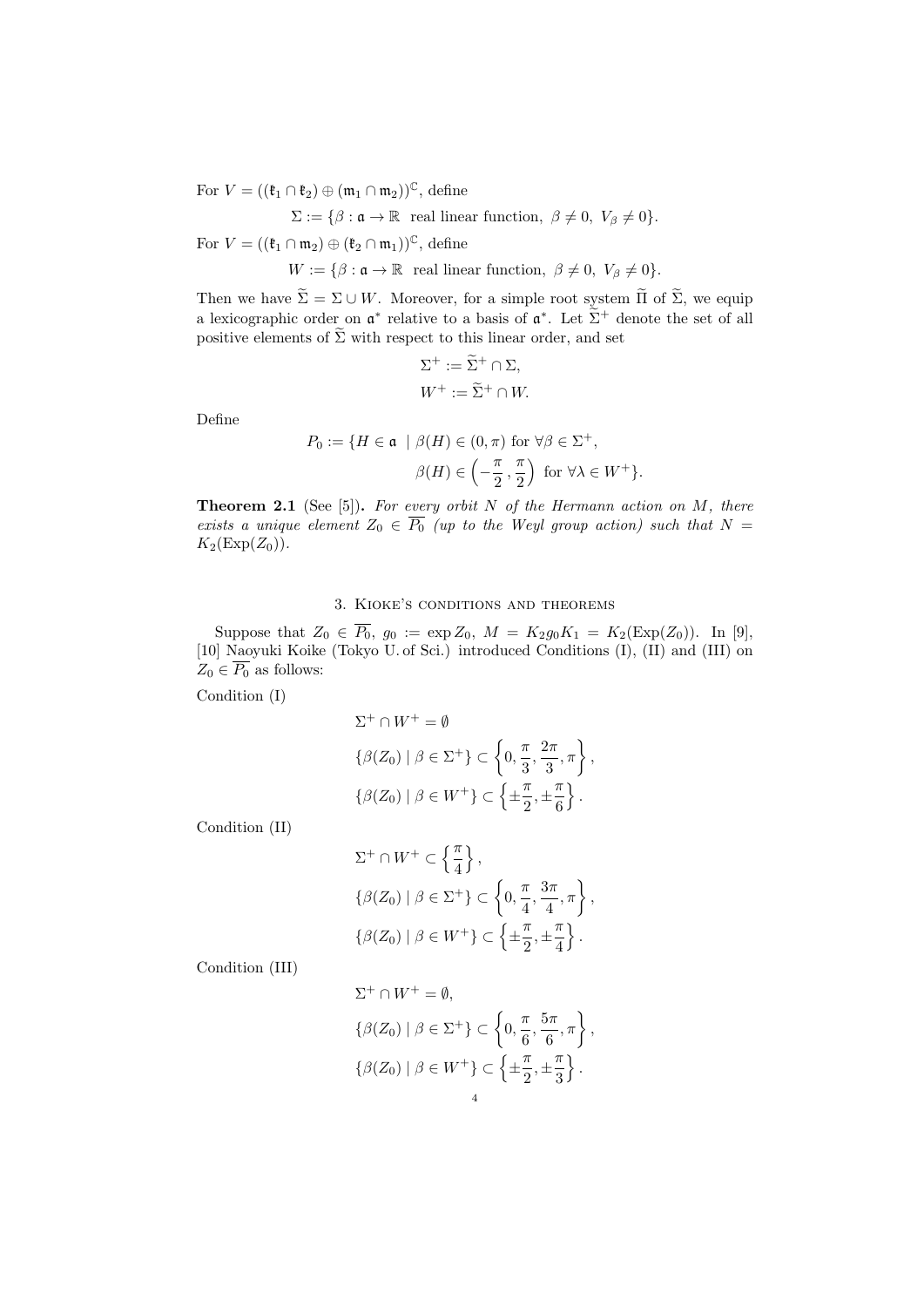Remark that  $\Sigma^+ \cap W^+ \subset \{\frac{\pi}{4}\}\$ is different from [9], [10] in Condition (II) and it was slightly improved by M. Yoshida.

**Theorem 3.1** ([9], [10]). For  $Z_0 \in \overline{P_0}$ , set  $N := K_2 \text{Exp} Z_0$ . Suppose that  $\text{rk}(G/K_1) =$ cohom $(K_2 \cap N)$ *. Assume that*  $Z_0 \in \overline{P_0}$  *satisfies just one of the above three conditions (I), (II) and (III). Then the induced Riemannian metric g on M coincides with a K*2*-invariant Riemannian metric on M obtained from the restriction of a positive definite inner product*  $c \langle \cdot, \cdot \rangle$  *of*  $\mathfrak{k}_2$  *to a vector subspace*  $\mathfrak{m}_{\mathfrak{k}_2}$ *. Here c is given as*

$$
c = \begin{cases} \frac{3}{4} & (\text{I}), \\ \frac{1}{2} & (\text{II}), \\ \frac{1}{4} & (\text{III}). \end{cases}
$$
 (3.1)

**Theorem 3.2** ([9], [10]). For  $Z_0 \in \overline{P_0}$ , set  $N := K_2 \text{Exp} Z_0$ . Suppose that  $\text{rk}(G/K_1) =$ cohom $(K_2 \cap N)$ . Assume that  $Z_0 \in \overline{P_0}$  satisfies just one of the three conditions *(I), (II) and (III). If*  $N = K_2 \exp Z_0$  *is a minimal orbit, then the Jacobi differential operator of N is given as*

$$
\widetilde{\mathfrak{J}(V)} = -C_{K_2}(\widetilde{V}) + C_{G/K_2} \circ \widetilde{V}.
$$

*for each*  $V \in C^{\infty}(T^{\perp}N)$ *.* 

Some examples of minimal orbits of the Hermann action on compact symmetric spaces satisfying one of Conditions (I), (II) and (III) were given in [9], [10].

**Problem.** Classify all minimal orbits of the Hermann action on compact symmetric spaces satisfying one of Conditions (I), (II) and (III)

### 4. Classification

In our recent work we have determined all  $Z_0 \n\in \overline{P_0}$  which satisfy one of Conditions (I), (II) and (III) and correspond to minimal orbits ([15]).

The Hermann group actions on compact irreducible symmetric spaces with  $\theta_1 \circ \theta_2$  $\theta_2 = \theta_2 \circ \theta_1$  are classified as folllows (O. Ikawa [5], [6], [14]):

- (1)  $K_1 = K_2$ , isotropy actions of Type I symmetric spaces.
- (2)  $K_1 = K_2$ , isotropy actions of Type II symmetric spaces.
- (3)  $\theta_1 \nsim \theta_2$  (A),
- (4)  $\theta_1 \nsim \theta_2$  (B),
- (5)  $\theta_1 \nsim \theta_2$  (C).

Here  $\theta_1 \nsim \theta_2$  means that  $\theta_1$  and  $\theta_2$  can be transformed each other by an inner automorphism of  $\mathfrak g$ . It is known that Cases  $(3)$ ,  $(4)$  and  $(5)$  correspond to symmetric triads (O. Ikawa).

## 4.1.  $K_1 = K_2$ , **Type I.**

**Theorem 4.1** ([15]). *Type AI*:  $G = SU(n)$ ,  $K_1 = K_2 = SO(n)$ . *If*  $Z_0 \in \overline{P_0}$ *satisfies one of Conditions (I), (II) and (III) and corresponds to a minimal orbit, then*  $Z_0 \in \overline{P_0}$  *satisfies Condition (I) and is given as one of the following* 

- (1)  $n = 3k$   $(k \ge 1)$ ,  $\alpha_k(Z_0) = \alpha_{2k}(Z_0) = \frac{\pi}{3}$ ,  $\alpha_i(Z_0) = 0$  for  $i \ne k, 2k$ .
- $(2)$   $n = 3k$   $(k \ge 1)$ ,  $\alpha_l(Z_0) = \alpha_{l+k}(Z_0) = \alpha_{l+2k}(Z_0) = \frac{\pi}{3}$  for each  $l \in \mathbb{N}$   $(l + 1)$  $2k \leq r$ ,  $\alpha_i(Z_0) = 0$  *for*  $i \neq l, l + k, l + 2k$ .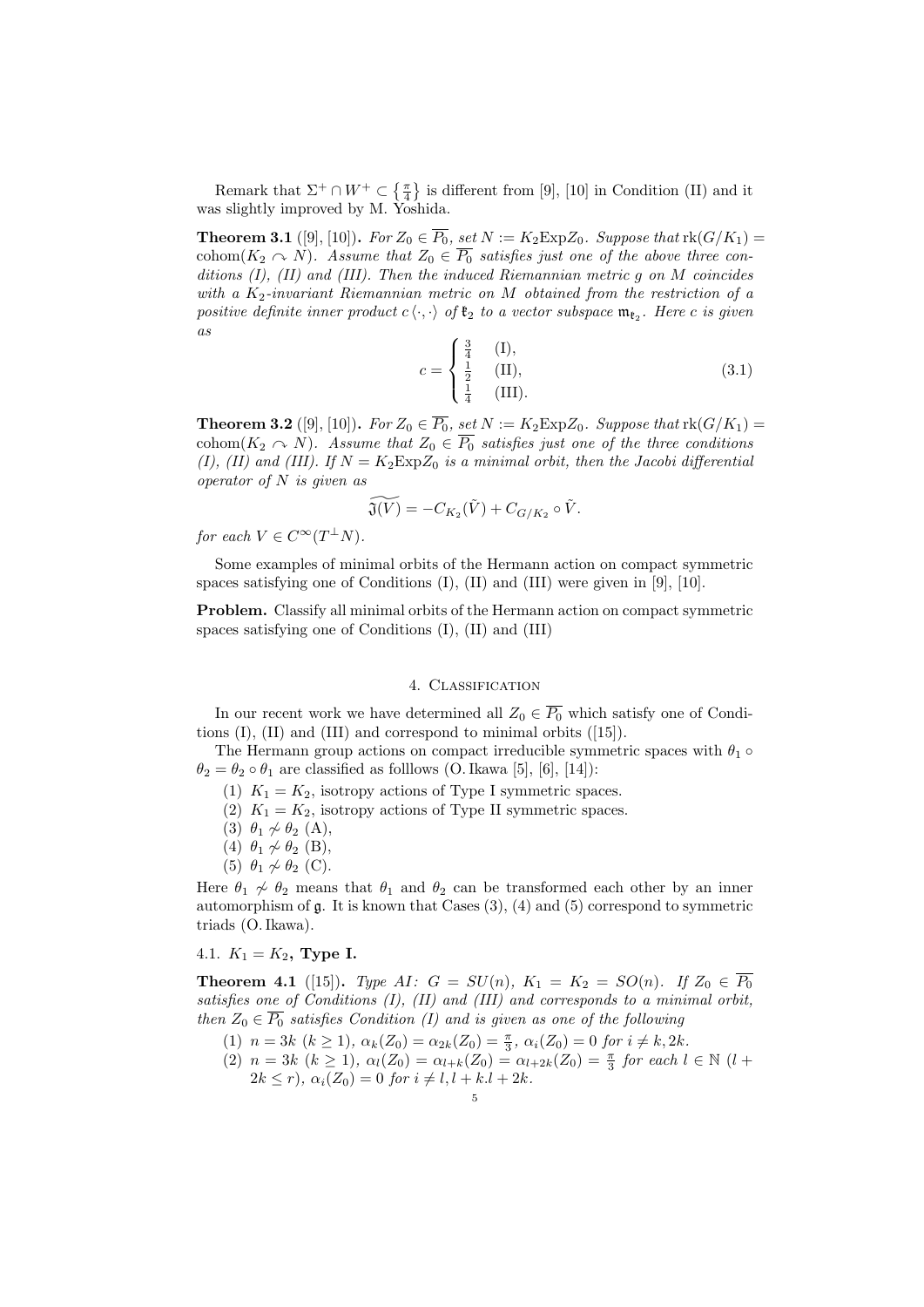In each case the dimension of the corresponding orbit is equal to  $3k^2$ .

**Theorem 4.2** ([15]). *Type AIII:*  $G = SU(p+q)$ ,  $K_1 = K_2 = S(U(p) \times U(q))$ . If  $Z_0 \in \overline{P_0}$  *satisfies one of Conditions (I), (II) and (III) and corresponds to a minimal orbit, then*  $Z_0 \in \overline{P_0}$  *satisfies Condition (I) and is given as one of the following* 

- $(1)$   $p = q = 3k$ ,  $\alpha_k(Z_0) = \alpha_{3k}(Z_0) = \frac{\pi}{3}$ ,  $\alpha_i(Z_0) = 0$  for  $i \neq k, 3k$ . The dimension of the corresponding orbit is equal to  $12k^2$ .
- (2)  $p = q = 3k$ ,  $\alpha_{2k}(Z_0) = \frac{\pi}{3}$ ,  $\alpha_i(Z_0) = 0$  for  $i \neq k.3k$ . The dimension of the *corresponding orbit is equal to* 12*k* 2 *.*
- (3)  $p + q = 3k$ ,  $\alpha_k(Z_0) = \frac{\pi}{3}$ ,  $\alpha_i(Z_0) = 0$  for  $i \neq k$ . The dimension of the *corresponding orbit is equal to* 3*k* 2 *.*

**Theorem 4.3** ([15]). *Type BI:*  $G = SO(p+q)$ ,  $K_1 = K_2 = SO(p) \times SO(q)$ , set  $k = p - q$  and  $p + q$  is odd,  $p \ge q$ *. If*  $Z_0 \in \overline{P_0}$  satisfies one of Conditions (I), (II) *and (III) and corresponds to a minimal orbit, then*  $Z_0 \n\in \overline{P_0}$  *satisfies Condition (I) and is given as one of the following*

- (1)  $p + q = 3l 1$   $(2 \le l \le q 1), \alpha_l(Z_0) = \frac{\pi}{3}, \alpha_i(Z_0) = 0$  for  $i \ne 1, q$ . The *dimension of the corresponding orbit is equal to*  $\frac{3}{2}l(l-1)$ *.*
- $(2)$   $p + q = 3k + 2$ ,  $\alpha_1(Z_0) = \alpha_q(Z_0) = \frac{\pi}{3}$ ,  $\alpha_i(Z_0) = 0$  for  $i \neq 1, q$ . The *dimension of the corresponding orbit is equal to*  $\frac{3}{2}k(k+1)$ *.*
- (3)  $p+q = 3l-1$   $(2 \le l \le q-1), \alpha_1(Z_0) = \alpha_l(Z_0) = \frac{\pi}{3}, \alpha_i(Z_0) = 0$  for  $i \ne 1, l$ . *The dimension of the corresponding orbit is equal to*  $\frac{3}{2}l(l-1)$ *.*

**Theorem 4.4** ([15]). *Type CI*:  $G = Sp(n)$ ,  $K_1 = K_2 = U(n)$ . If  $Z_0 \in \overline{P_0}$ *satisfies one of Conditions (I), (II) and (III) and corresponds to a minimal orbit, then*  $Z_0 \n\t\in \overline{P_0}$  *satisfies Condition (I) and is given as one of the following* 

- $(1)$   $n = 3l + 2$ ,  $\alpha_{2l+1}(Z_0) = \frac{\pi}{3}$ ,  $\alpha_i(Z_0) = 0$  for  $i \neq 2l + 1$ . The dimension of *the corresponding orbit is equal to*  $3(2l + 1)(l + 1)$ *.*
- $(2)$   $n = 3k 1, \ \alpha_k(Z_0) = \alpha_n(Z_0) = \frac{\pi}{3}, \ \alpha_i(Z_0) = 0 \ \text{for} \ i \neq k, n.$  The dimension *of the corresponding orbit is equal to*  $3k(2k-1)$ *.*

**Theorem 4.5** ([15]). Type CII:  $G = Sp(p+q)$ ,  $K_1 = K_2 = Sp(p) \times Sp(q)$ ,  $p \ge q$ , *set*  $k = p - q$ *. There is no*  $Z_0 \in \overline{P_0}$  *satisfying one of Conditions (I), (II) and (III) and corresponding to a minimal orbit,*

**Theorem 4.6** ([15]). *Type DI:*  $G = SO(p+q)$ ,  $K_1 = K_2 = SO(p) \times SO(q)$ ,  $p \ge q$ *and*  $p + q$  *is even.* If  $Z_0 \n\t\in \overline{P_0}$  *satisfies one of Conditions (I), (II) and (III) and corresponds to a minimal orbit, then*  $Z_0 \in \overline{P_0}$  *satisfies Condition (I) and is given as one of the following*

- (1)  $p = q = 4$ ,  $\alpha_1(Z_0) = \alpha_3(Z_0) = \frac{\pi}{3}$ ,  $\alpha_1(Z_0) = \alpha_4(Z_0) = \frac{\pi}{3}$ ,  $\alpha_4(Z_0) =$  $\alpha_3(Z_0) = \frac{\pi}{3}$  *or*  $\alpha_1(Z_0) = \alpha_3(Z_0) = \alpha_4(Z_0) = \frac{\pi}{3}$ *.*  $\alpha_i(Z_0) = 0$  *for*  $i \neq 1, q$ *. The dimension of the corresponding orbit is equal to* 9*.*
- (2)  $p = q = 3l 1$ ,  $\alpha_l(Z_0) = \alpha_{q-1}(Z_0) = \frac{\pi}{3}$ ,  $\alpha_i(Z_0) = 0$  for  $i \neq l, q 1$ . The *dimension of the corresponding orbit is equal to*  $6l^2 + 3l$ *.*
- (3)  $p = q = 3l 1$ ,  $\alpha_l(Z_0) = \alpha_{q-1}(Z_0) = \frac{\pi}{3}$ ,  $\alpha_i(Z_0) = 0$  for  $i \neq l, q 1$ . The *dimension of the corresponding orbit is equal to*  $6l^2 + 3l$ *.*
- (4)  $p + q = 3f 1$   $(2 \le f \le q)$ ,  $\alpha_f(Z_0) = \frac{\pi}{3}$ ,  $\alpha_i(Z_0) = 0$  for  $i \ne f$ . The *dimension of the corresponding orbit is equal to*  $\frac{3}{2}f(f-1)$ *.*
- (5)  $p + q = 3f 1$   $(2 \le f \le q)$ ,  $\alpha_f(Z_0) = \frac{\pi}{3}$ ,  $\alpha_i(Z_0) = 0$  for  $i \ne f$ . The *dimension of the corresponding orbit is equal to*  $\frac{3}{2}f(f-1)$ *.*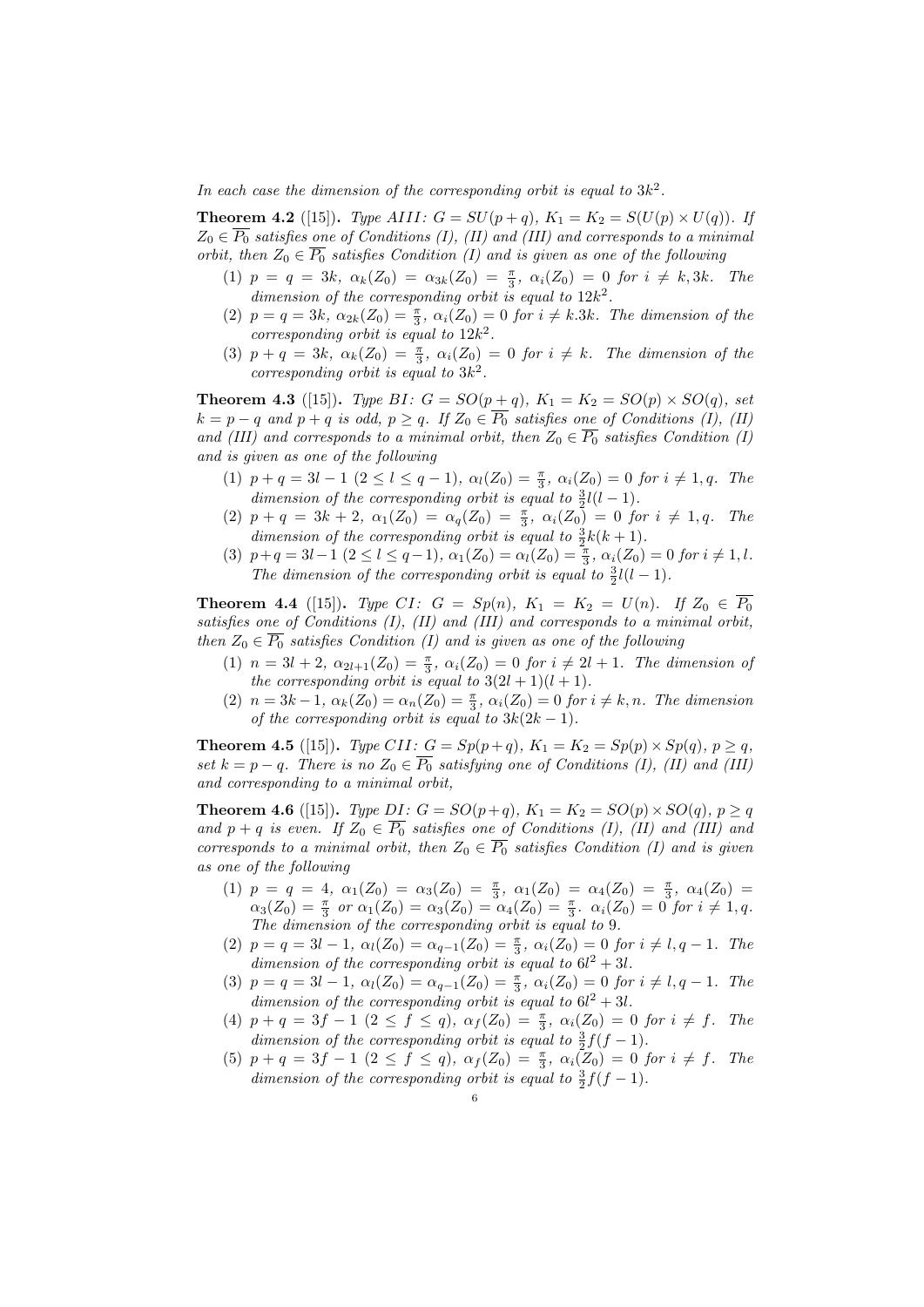**Theorem 4.7** ([15]). *Type EI*:  $G = E_6$ ,  $K_1 = K_2 = Sp(4)$ *. If*  $Z_0 \in \overline{P_0}$  *satisfies one of Conditions (I), (II) and (III) and corresponds to a minimal orbit, then*  $Z_0 \in \overline{P_0}$  *satisfies Condition (I) and is given as one of the following* 

- (1)  $\alpha_4(Z_0) = \frac{\pi}{3}$ ,  $\alpha_i(Z_0) = 0$  *for*  $i \neq 4$ . The dimension of the corresponding *orbit is equal to* 27*.*
- $(2)$   $\alpha_1(Z_0) = \alpha_6(Z_0) = \frac{\pi}{3}, \ \alpha_i(Z_0) = 0 \ \text{for} \ i \neq 1, 6.$  The dimension of the *corresponding orbit is equal to* 24*.*

**Theorem 4.8** ([15]). *Type EII:*  $G = E_6$ ,  $K_1 = K_2 = SU(6) \cdot SU(2)$ . If  $Z_0 \in \overline{P_0}$ *satisfies one of Conditions (I), (II) and (III) and corresponds to a minimal orbit, then*  $Z_0 \n\t\in \overline{P_0}$  *satisfies Condition (I) and is given as one of the following* 

- (1)  $\alpha_2(Z_0) = \frac{\pi}{3}$ ,  $\alpha_i(Z_0) = 0$  *for*  $i \neq 2$ *. The dimension of the corresponding orbit is equal to* 27*.*
- (2)  $\alpha_2(Z_0) = \frac{\pi}{3}$ ,  $\alpha_i(Z_0) = 0$  *for*  $i \neq 4$ . The dimension of the corresponding *orbit is equal to* 24*.*

**Theorem 4.9** ([15]). *Type EIII:*  $G = E_6$ ,  $K_1 = K_2 = Spin(10) \cdot U(1)$ *. There is no*  $Z_0 \in \overline{P_0}$  *satisfying one of Conditions (I), (II) and (III) and corresponding to a minimal orbit.*

**Theorem 4.10** ([15]). *Type EIV*:  $G = E_6$ ,  $K_1 = K_2 = F_4$ . If  $Z_0 \in \overline{P_0}$  satisfies *one of Conditions (I), (II) and (III) and corresponds to a minimal orbit, then*  $Z_0 \in \overline{P_0}$  *satisfies Condition (I) and is just given by*  $\alpha_1(Z_0) = \alpha_2(Z_0) = \frac{\pi}{3}$ *. The dimension of the corresponding orbit is equal to* 24*.*

**Theorem 4.11** ([15]). *Type EV*: *EV*:  $G = E_7$ ,  $K_1 = K_2 = SU(8)$ . If  $Z_0 \in \overline{P_0}$ *satisfies one of Conditions (I), (II) and (III) and corresponds to a minimal orbit, then*  $Z_0 \in \overline{P_0}$  *satisfies Condition (I) and is given as one of the following* 

- (1)  $\alpha_3(Z_0) = \frac{\pi}{3}$ ,  $\alpha_i(Z_0) = 0$  *for*  $i \neq 3$ *. The dimension of the corresponding orbit is equal to* 45*.*
- (2)  $\alpha_5(Z_0) = \frac{\pi}{3}$ ,  $\alpha_i(Z_0) = 0$  *for*  $i \neq 5$ *. The dimension of the corresponding orbit is equal to* 45*.*

**Theorem 4.12** ([15]). *Type EVI*:  $G = E_7$ ,  $K_1 = K_2 = SO(12) \cdot SU(2)$ . If  $Z_0 \in \overline{P_0}$ *satisfies one of Conditions (I), (II) and (III) and corresponds to a minimal orbit, then*  $Z_0 \in \overline{P_0}$  *satisfies Condition (I) and is just given by*  $\alpha_2(Z_0) = \frac{\pi}{3}$  *and*  $\alpha_i(Z_0) = 0$ *for*  $i \neq 2$ *. The dimension of the corresponding orbit is equal to* 24*.* 

**Theorem 4.13** ([15]). *Type EVII:*  $G = E_7$ ,  $K_1 = K_2 = E_6 \cdot SO(2)$ *. There is no*  $Z_0 \in \overline{P_0}$  *satisfying one of Conditions (I), (II) and (III) and corresponding to a minimal orbit.*

**Theorem 4.14** ([15]). *Type EVIII:*  $G = E_8$ ,  $K_1 = K_2 = Spin(16)$ *. There is no*  $Z_0 \in \overline{P_0}$  *satisfying one of Conditions (I), (II) and (III) and corresponding to a minimal orbit.*

**Theorem 4.15** ([15]). *Type EIX*:  $G = E_8$ ,  $K_1 = K_2 = E_7 \cdot SU(2)$ . If  $Z_0 \in \overline{P_0}$ *satisfies one of Conditions (I), (II) and (III) and corresponds to a minimal orbit, then*  $Z_0 \in \overline{P_0}$  *satisfies Condition (I) and is just given by*  $\alpha_2(Z_0) = \frac{\pi}{3}$  *and*  $\alpha_i(Z_0) = 0$ *for*  $i \neq 2$ *. The dimension of the corresponding orbit is equal to* 81*.* 

**Theorem 4.16** ([15]). *Type FI*:  $G = F_4$ ,  $K_1 = K_2 = Sp(3) \cdot SU(2)$ *. If*  $Z_0 \in \overline{P_0}$ *satisfies one of Conditions (I), (II) and (III) and corresponds to a minimal orbit,*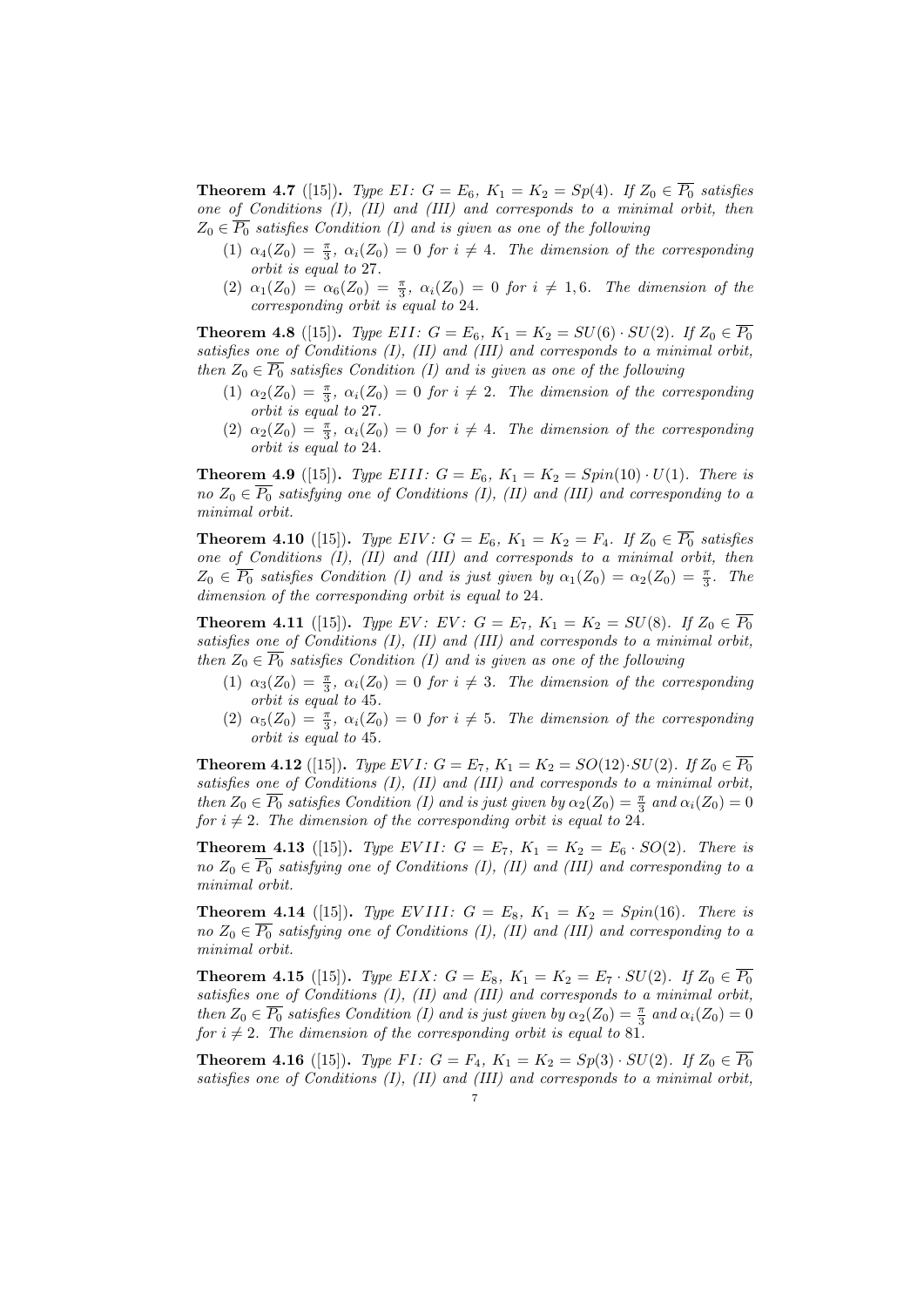*then*  $Z_0 \in \overline{P_0}$  *satisfies Condition (I) and is just given by*  $\alpha_2(Z_0) = \frac{\pi}{3}$  *and*  $\alpha_i(Z_0) = 0$ *for*  $i \neq 2$ *. The dimension of the corresponding orbit is equal to* 18*.* 

**Theorem 4.17** ([15]). *Type FII:*  $G = F_4$ ,  $K_1 = K_2 = Spin(9)$ *. There is no*  $Z_0 \n\in \overline{P_0}$  *satisfying one of Conditions (I), (II) and (III) and corresponding to a minimal orbit.*

**Theorem 4.18** ([15]). *Type G:*  $G = G_2$ ,  $K_1 = K_2 = SO(4)$ *. If*  $Z_0 \in \overline{P_0}$  *satisfies one of Conditions (I), (II) and (III) and corresponds to a minimal orbit, then*  $Z_0 \in \overline{P_0}$  *satisfies Condition (I) and is just given by*  $\alpha_1(Z_0) = \frac{\pi}{3}$  *and*  $\alpha_2(Z_0) = 0$ *. The dimension of the corresponding orbit is equal to* 3*.*

4.2.  $K_1 = K_2$ , **Type II.** 

**Theorem 4.19** ([15]).  $A_{n-1}: U = SU(n)$ . If  $Z_0 \in \overline{P_0}$  satisfies one of Condi*tions (I), (II) and (III) and corresponds to a minimal orbit, then*  $Z_0 \n\t\in \overline{P_0}$  *satisfies Condition (I) and is given as one of the following*

- (1)  $n = 3k$   $(k \ge 1)$ ,  $\alpha_k(Z_0) = \alpha_{2k}(Z_0) = \frac{\pi}{3}$ ,  $\alpha_i(Z_0) = 0$  for  $i \ne k, 2k$ .
- $(2)$   $n = 3k$   $(k \ge 1)$ ,  $\alpha_l(Z_0) = \alpha_{l+k}(Z_0) = \alpha_{l+2k}(Z_0) = \frac{\pi}{3}$  for each  $l \in \mathbb{N}$   $(l +$  $2k \leq r$ ,  $\alpha_i(Z_0) = 0$  *for*  $i \neq l, l + k, l + 2k$ .

In each case the dimension of the corresponding orbit is equal to  $3k^2$ .

**Theorem 4.20** ([15]).  $B_n$ :  $U = SO(2n + 1)$ . If  $Z_0 \in \overline{P_0}$  satisfies one of Condi*tions (I), (II) and (III) and corresponds to a minimal orbit, then*  $Z_0 \in \overline{P_0}$  *satisfies Condition (I) and is given as one of the following*

- (1)  $2n = 3l 2$   $(2 \le l \le n, l \in \mathbb{N})$ ,  $\alpha_1(Z_0) = \alpha_l(Z_0) = \frac{\pi}{3}$ ,  $\alpha_i(Z_0) = 0$  for  $i \neq 1, l$ *. The dimension of the corresponding orbit is equal to*  $\frac{3}{2}l(l-1)$ *.*
- (2)  $2n = 3l 2$   $(2 \le l \le n, l \in \mathbb{N})$ ,  $\alpha_1(Z_0) = \alpha_l(Z_0) = \frac{\pi}{3}$ ,  $\alpha_i(Z_0) = 0$  for  $i \neq l$ . *The dimension of the corresponding orbit is equal to*  $\frac{3}{2}l(l-1)$ *.*

**Theorem 4.21** ([15]). *Type*  $C_n$ :  $U = Sp(n)$ . If  $Z_0 \in \overline{P_0}$  satisfies one of Condi*tions (I), (II) and (III) and corresponds to a minimal orbit, then*  $Z_0 \n\t\in \overline{P_0}$  *satisfies Condition (I) and is given as one of the following*

- $(1)$   $n = 3l + 2$ ,  $\alpha_{2l+1}(Z_0) = \frac{\pi}{3}$ ,  $\alpha_i(Z_0) = 0$  for  $i \neq 2l + 1$ . The dimension of *the corresponding orbit is equal to*  $3(2l + 1)(l + 1)$ *.*
- $(2)$   $n = 3k 1, \ \alpha_k(Z_0) = \alpha_n(Z_0) = \frac{\pi}{3}, \ \alpha_i(Z_0) = 0 \ \text{for} \ i \neq k, n.$  The dimension *of the corresponding orbit is equal to*  $3k(2k-1)$ *.*

**Theorem 4.22.** *Type DIII:*  $U = SO(2n)$ *. There is no*  $Z_0 \in \overline{P_0}$  *satisfying one of Conditions (I), (II) and (III) and corresponding to a minimal orbit.*

**Theorem 4.23** ([15]). *Type*  $E_6$ :  $U = E_6$ . If  $Z_0 \in \overline{P_0}$  satisfies one of Condi*tions (I), (II) and (III) and corresponds to a minimal orbit, then*  $Z_0 \n\t\in \overline{P_0}$  *satisfies Condition (I) and is given as one of the following*

- (1)  $\alpha_4(Z_0) = \frac{\pi}{3}$ ,  $\alpha_i(Z_0) = 0$  *for*  $i \neq 4$ . The dimension of the corresponding *orbit is equal to* 27*.*
- $(2)$   $\alpha_1(Z_0) = \alpha_6(Z_0) = \frac{\pi}{3}, \ \alpha_i(Z_0) = 0 \ \text{for} \ i \neq 1, 6.$  The dimension of the *corresponding orbit is equal to* 24*.*

**Theorem 4.24** ([15]). *Type*  $E_7$ :  $U = E_7$ . *If*  $Z_0 \in \overline{P_0}$  *satisfies one of Conditions (I), (II) and (III) and corresponds to a minimal orbit, then*  $Z_0 \n\t\in \overline{P_0}$  *satisfies Condition (I) and is given as one of the following*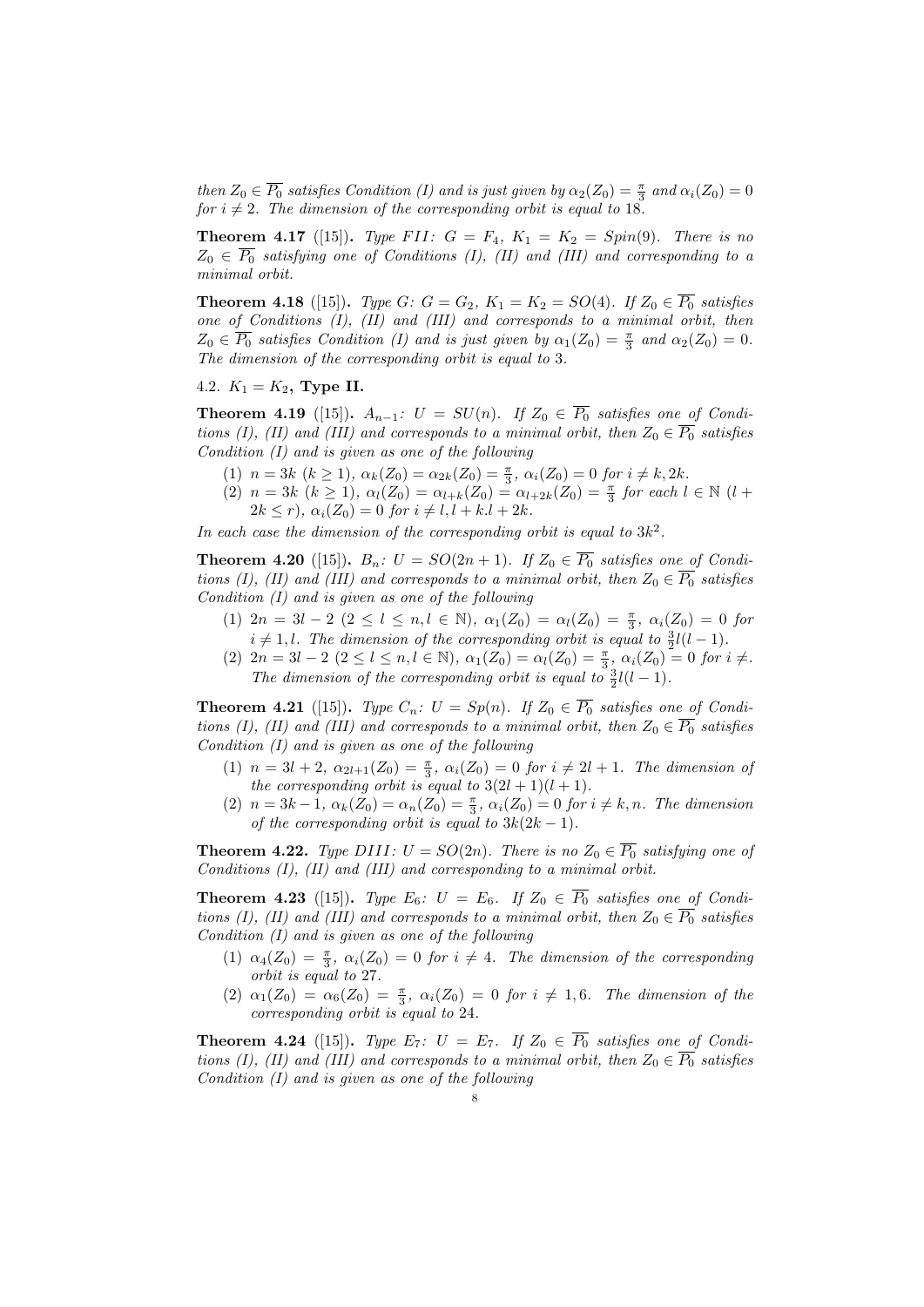- (1)  $\alpha_3(Z_0) = \frac{\pi}{3}$ ,  $\alpha_i(Z_0) = 0$  *for*  $i \neq 3$ *. The dimension of the corresponding orbit is equal to* 45*.*
- (2)  $\alpha_5(Z_0) = \frac{\pi}{3}$ ,  $\alpha_i(Z_0) = 0$  *for*  $i \neq 5$ *. The dimension of the corresponding orbit is equal to* 45*.*

**Theorem 4.25** ([15]). *Type*  $E_8$ :  $U = E_8$ . *There is no*  $Z_0 \in \overline{P_0}$  *satisfying one of Conditions (I), (II) and (III) and corresponding to a minimal orbit.*

**Theorem 4.26** ([15]). *Type*  $F_4$ :  $U = F_4$ . If  $Z_0 \in \overline{P_0}$  satisfies one of Conditions (I), *(II) and (III) and corresponds to a minimal orbit, then*  $Z_0 \n\t\in \overline{P_0}$  *satisfies Condition (I)* and is just given by  $\alpha_2(Z_0) = \frac{\pi}{3}$  and  $\alpha_i(Z_0) = 0$  for  $i \neq 2$ . The dimension of *the corresponding orbit is equal to* 18*.*

**Theorem 4.27** ([15]). *Type*  $G_2$ :  $U = G_2$ . If  $Z_0 \in \overline{P_0}$  satisfies one of Conditions *(I), (II) and (III) and corresponds to a minimal orbit, then*  $Z_0 \n\t\in \overline{P_0}$  *satisfies Condition (I) and is just given by*  $\alpha_1(Z_0) = \frac{\pi}{3}$  and  $\alpha_2(Z_0) = 0$ . The dimension of the *corresponding orbit is equal to* 3*.*

4.3. **Classification**  $\theta_1 \nsim \theta_2$  (A). This case is defined by the assumption that *G* is simple and  $\theta_1$  and  $\theta_2$  cannot be transformed each other by an inner involutive automorphism of  $\mathfrak{g} \cdot E \cdot E$  In this case there is no orbit of the Hermann action satisfying Condition (I) or Condition (III).

Because

**Lemma 4.1** ([5] Matsuki).  $\theta_1 \sim \theta_2$  *if and only if*  $\Sigma \cap W = \emptyset$ *.* 

**Theorem 4.28** ([15]). *If*  $G = SO(r + s + t)$ ,  $K_1 = SO(r) \times SO(s + t)$ ,  $K_2 =$  $SO(r + s) \times SO(t)$ ,  $(1 \leq r < t, s \geq 1)$ *, then there exists an orbit of the Hermann action satisfying Condition* (II) *only in case*  $r = 1$ *. For*  $s \geq 2$  *there exists a minimal orbit of the Hermann action only in case*  $s = t$  *and for*  $s = 1$  *there exists a minimal orbit of the Hermann action only in case t* = 2 *The dimensions of the corresponding orbits are* 2*t −* 2 *and* 2*, respectively. Moreover the above minimal orbits are austere submanifolds of M.*

**Theorem 4.29** ([15]). *If*  $G = SO(4r)$ ,  $K_1 = U(2r)$ ,  $K_2 = SO(2r) \times SO(2r)$ ,  $(r \geq$ 1)*, then there exist orbits satisfying Condition* (II) *only in case r* = 1 *and however there is no minimal orbit among them.*

**Theorem 4.30** ([15]). *If*  $G = SU(2r)$ ,  $K_1 = S(U(r) \times U(r))$ ,  $K_2 = SO(2r)$ ,  $(r \ge 1)$ , *then there exist orbits satisfying Condition* (II) *only in case r* = 1 *and however there is no minimal orbit among them.*

**Theorem 4.31** ([15]). *If*  $G = SU(r+s), K_1 = S(U(r) \times U(s)), K_2 = SO(r+s), (1 \leq$ *r < s*)*, then there exists an orbit of the Hermann action satisfying Condition* (II) *only in case*  $r = 1$ *. The dimension of the corresponding orbit is*  $2s - 2$ *. Moreover this orbit is an austere submanifolds of M and thus a minimal orbit.*

**Theorem 4.32** ([15]). *If*  $G = SU(4r)$ ,  $K_1 = Sp(2r)$ ,  $K_2 = S(U(2r) \times U(2r))$ ,  $(r \geq$ 1)*, then there exists an orbit of the Hermann action satisfying Condition* (II) *only in case*  $r = 1$ *. However there is no minimal orbit of the Hermann action satisfying Condition* (II)

**Theorem 4.33** ([15]). *If*  $G = Sp(2r)$ ,  $K_1 = Sp(r) \times Sp(r)$ ,  $K_2 = U(2r)$ , then there *exists an orbit of the Hermann action satisfying Condition* (II) *only in case*  $r = 1$ *. A minimal orbit of the Hermann action satisfying Condition* (II) *is of dimension* 3 *and but it is an austere submanifold of M.*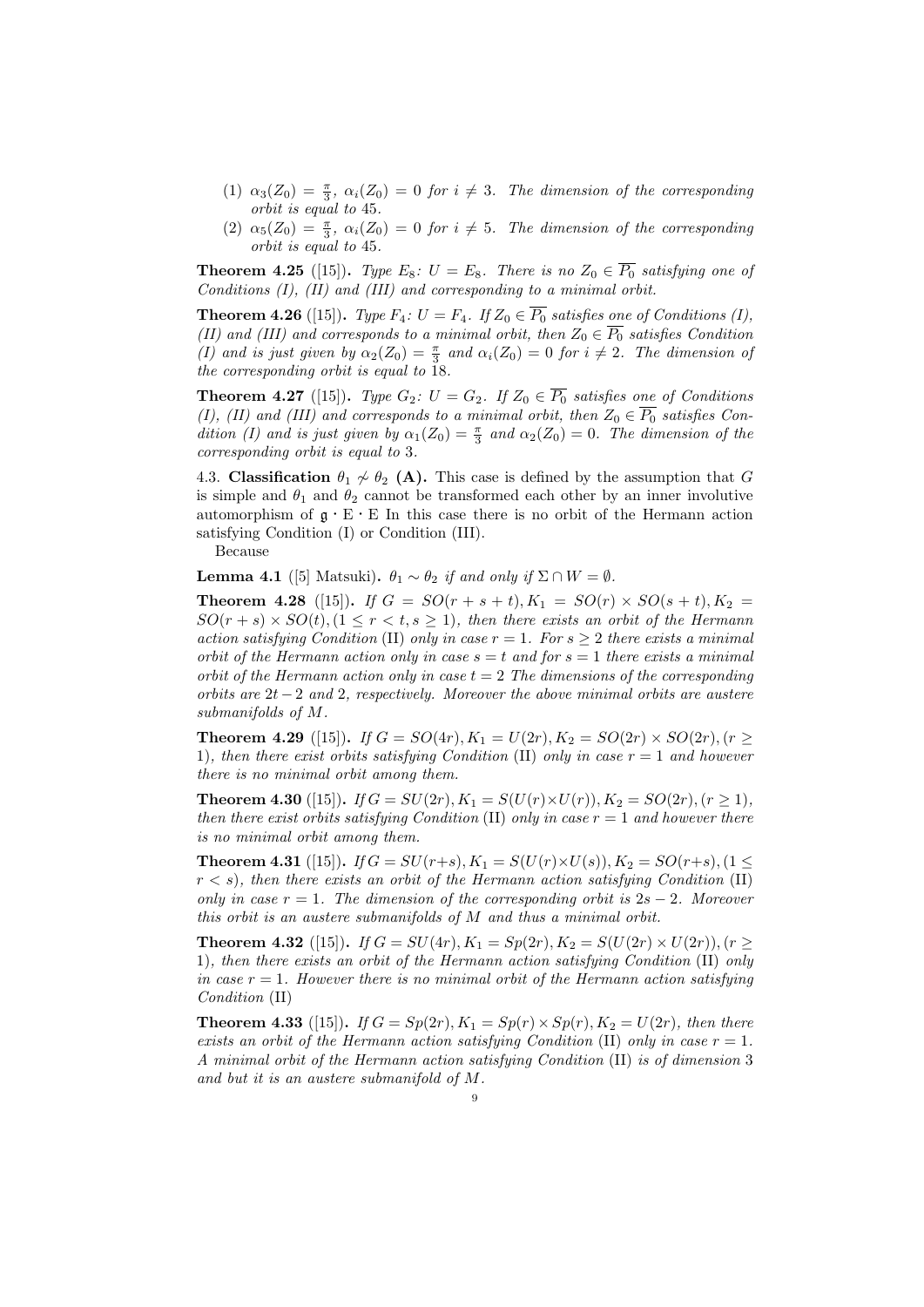4.4. **Classification**  $\theta_1 \nsim \theta_2$  (B). This case is defined by the assumption that there are a simple connected compact Lie group *U* and a Riemannian symmetric pair  $(U, K, \tau)$  such that

$$
G = U \times U,
$$
  
\n
$$
K_1 = \Delta G = \{(u, u) \mid u \in U\},
$$
  
\n
$$
\theta_1(u_1.u_2) = (u_2.u_1),
$$
  
\n
$$
K_2 = K \times K,
$$
  
\n
$$
\theta_2(u_1.u_2) = (\tau(u_1), \tau(u_2)).
$$

In this case we have only to treat the case of  $V(\mathfrak{m}_1 \cap \mathfrak{k}_2) = 0$ . And we observe that if there is an orbit satisfying Condition (II), then the root system of the symmetric triad must be of dimension 1 and thus

- (1)  $U = SU(n), K = SO(n),$
- (2)  $U = SU(p+q), K = S(U(p) \times U(q)),$ (3)  $U = SO(p+q), K = SO(p) \times SO(q).$

**Theorem 4.34** ([15])**.** *] There exist minimal orbits of the Hermann action satisfying Condition* (II) *if and only if*

(1) 
$$
n = 2
$$
,  
(2)  $p = q = 1$ , or  
(3)  $p = 2$ ,  $q = 1$ .

*They all are austere submanifolds of M.*

4.5. **Classification**  $\theta_1 \nsim \theta_2$  (**C**). This case is defined by the assumption that there are a simple connected compact Lie group *U* or *U* = *SO*(4) and an involutive *outer* automorphism  $\sigma$  of u such that

$$
G = U \times U,
$$
  
\n
$$
K_1 = \Delta G = \{(u, u) \mid u \in U\},
$$
  
\n
$$
\theta_1(u_1.u_2) = (u_2.u_1),
$$
  
\n
$$
K_2 = \{(u_1, u_2) \in U \times U \mid (\sigma(u_2), \sigma(u_1)) = (u_1, u_2)\},
$$
  
\n
$$
\theta_2(u_1.u_2) = (\sigma(u_2), \sigma(u_1)).
$$

Then we have  $\theta_1 \circ \theta_2 = \theta_2 \circ \theta_1$ . We have only to treat the case of  $V(\mathfrak{m}_1 \cap \mathfrak{k}_2) = 0$ . Similarly we observe that if there is an orbit satisfying Condition (II). then the root system of the symmetric triad must be of dimension 1.

**Theorem 4.35.** *In the case when U is simple, there is no minimal orbit of the Hermann action satisfying Condition* (II). In the case when  $U = SO(4)$  and  $K =$ *SO*(2) *× SO*(2)*, all orbits satisfying Condition* (II) *are austere submanifolds and thus minimal orbits.*

**Acknowledgements**. This note is based on my talk at Submanifold Theory Yuzawa 2017 (Yuzawa Grand Hotel, November 30 - December 2, 2017). It was submitted to the proceedings of the 21st International Workshop on Hermitian Symmetric Spaces and Submanifolds ([13]). The author would like to thank Professors Hiroshi Iriyeh, Takashi Sakai, Hiroyuki Tasaki and Katsuya Mashimo for their kind hospitality and and excellent organization. The author also would like to